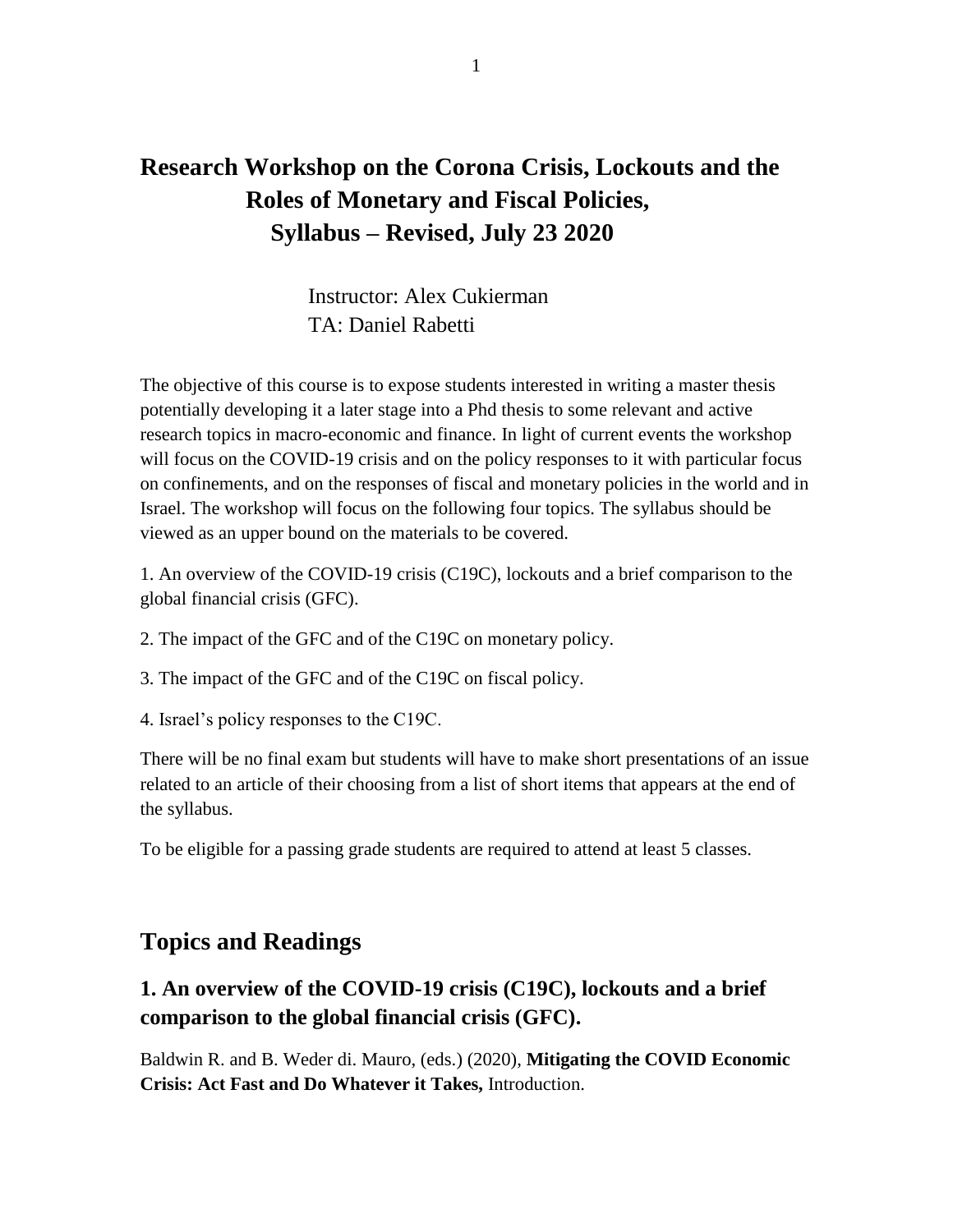[https://voxeu.org/content/mitigating-covid-economic-crisis-act-fast-and-do-whatever-it](https://voxeu.org/content/mitigating-covid-economic-crisis-act-fast-and-do-whatever-it-takes)[takes](https://voxeu.org/content/mitigating-covid-economic-crisis-act-fast-and-do-whatever-it-takes)

**IMF World Economic Outlook: The Great Lockdown** (April 2020), Executive Summary. <https://www.imf.org/en/Publications/WEO/Issues/2020/04/14/weo-april-2020>

### **2. The impact of the GFC and of the C19C on monetary policy.**

Cukierman A., (Forthcoming), "Reflections on the Shifting Consensus about Monetary and Fiscal Policies following the GFC and the COVID-19 crises", in Ferri G. and V. D'Apice (eds.), **A Modern Guide to Financial Shocks**, Springer

Bean C., C. Broda, I. Takatoshi and R. Krozner, (2015), **Low for long? Causes and Consequences of Persistently Low Interest Rates,** Geneva Report on the World Economy 17, ICMB and CEPR, September. Chapter 1. [https://voxeu.org/sites/default/files/file/Geneva17\\_28sept.pdf](https://voxeu.org/sites/default/files/file/Geneva17_28sept.pdf)

### **3. The impact of the GFC and of the C19C on fiscal policy.**

Blanchard O. (2019), "Public Debt: Fiscal and Welfare Costs in a Time of Low Interest Rates", **Policy Brief 19-2**, Peterson Institute for International Economics, February. [https://piie.com/publications/policy-briefs/public-debt-fiscal-and-welfare-costs-time-low](https://piie.com/publications/policy-briefs/public-debt-fiscal-and-welfare-costs-time-low-interest-rates)[interest-rates.](https://piie.com/publications/policy-briefs/public-debt-fiscal-and-welfare-costs-time-low-interest-rates)

Cukierman A. (2020), "COVID-19, helicopter money and the fiscal-monetary nexus", CEPR DP 14374, May.

### **4. Israel's policy responses to the C19C.**

Ministry of Finance - Economic plan for coping with the coronavirus crisis [https://www.gov.il/en/Departments/Guides/mof\\_economic\\_plan?chapterIndex=2](https://www.gov.il/en/Departments/Guides/mof_economic_plan?chapterIndex=2)

אנדרו אביר, המדיניות הכלכלית במשבר הקורונה – מצגת, בנק ישראל, יוני .2020 [https://www.boi.org.il/he/NewsAndPublications/PressReleases/Documents/%D7%9E%D](https://www.boi.org.il/he/NewsAndPublications/PressReleases/Documents/%D7%9E%D7%A6%D7%92%D7%AA%20%D7%94%D7%9E%D7%A9%D7%A0%D7%94%20%D7%9C%D7%A0%D7%92%D7%99%D7%93.pdf) [7%A6%D7%92%D7%AA%20%D7%94%D7%9E%D7%A9%D7%A0%D7%94%20%D](https://www.boi.org.il/he/NewsAndPublications/PressReleases/Documents/%D7%9E%D7%A6%D7%92%D7%AA%20%D7%94%D7%9E%D7%A9%D7%A0%D7%94%20%D7%9C%D7%A0%D7%92%D7%99%D7%93.pdf) [7%9C%D7%A0%D7%92%D7%99%D7%93.pdf](https://www.boi.org.il/he/NewsAndPublications/PressReleases/Documents/%D7%9E%D7%A6%D7%92%D7%AA%20%D7%94%D7%9E%D7%A9%D7%A0%D7%94%20%D7%9C%D7%A0%D7%92%D7%99%D7%93.pdf)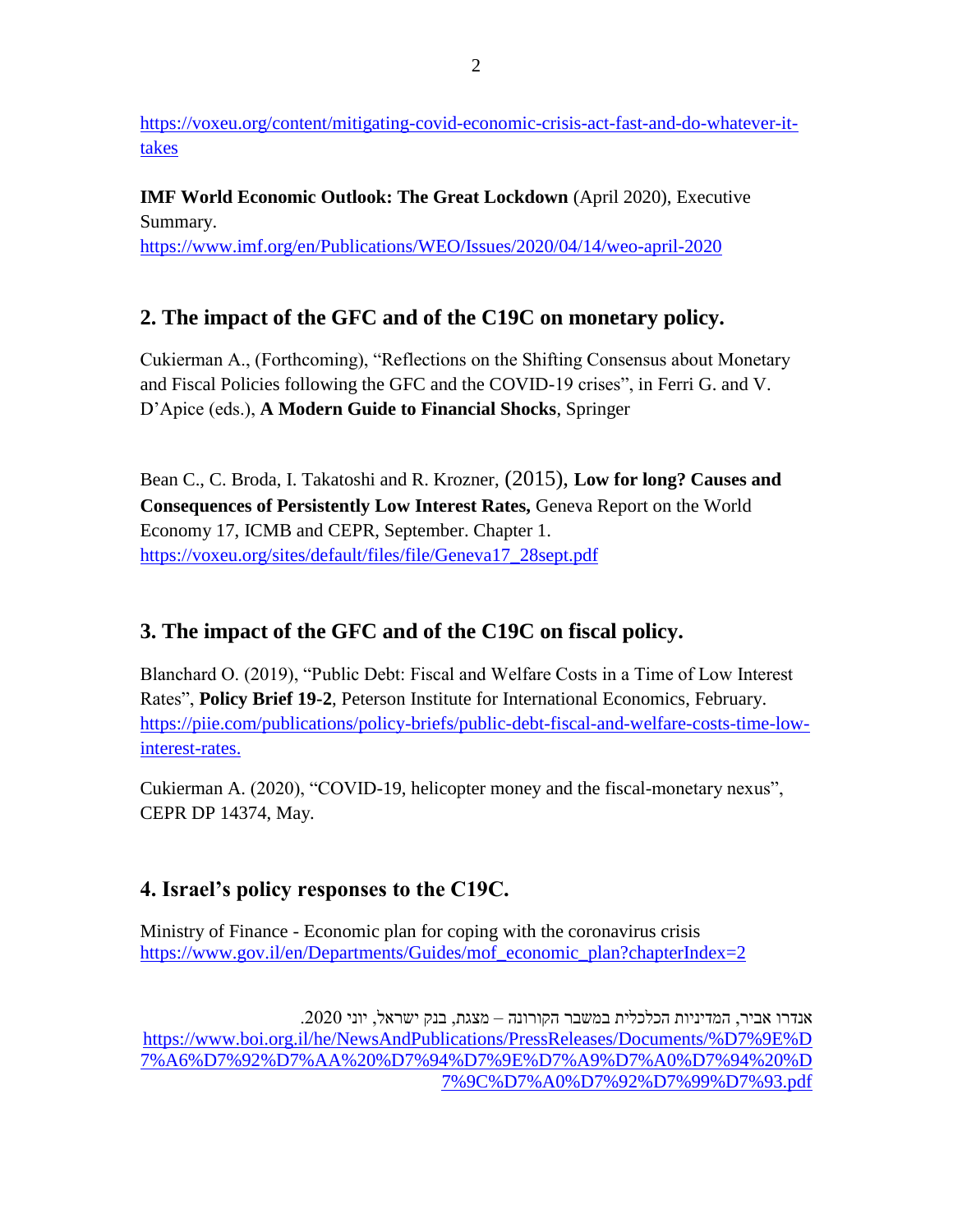## **Short items for students presentations\***

1. The great lockdown through global lens (IMF, Gopinath). [https://blogs.imf.org/2020/06/16/the-great-lockdown-through-a-global](https://blogs.imf.org/2020/06/16/the-great-lockdown-through-a-global-lens/?utm_medium=email&utm_source=govdelivery)[lens/?utm\\_medium=email&utm\\_source=govdelivery](https://blogs.imf.org/2020/06/16/the-great-lockdown-through-a-global-lens/?utm_medium=email&utm_source=govdelivery)

2. How the great lockdown saved lives (IMF, [Pragyan Deb](https://blogs.imf.org/bloggers/pragyan-deb/) et. al.). [https://blogs.imf.org/2020/06/02/how-the-great-lockdown-saved](https://blogs.imf.org/2020/06/02/how-the-great-lockdown-saved-lives/?utm_medium=email&utm_source=govdelivery)[lives/?utm\\_medium=email&utm\\_source=govdelivery](https://blogs.imf.org/2020/06/02/how-the-great-lockdown-saved-lives/?utm_medium=email&utm_source=govdelivery)

3. Global Economic View: A snapshot of social distancing amid the pandemic (Citi Research). [https://www.citivelocity.com/rendition/eppublic/documentService/dXNlcl9pZD1sNk5kL](https://www.citivelocity.com/rendition/eppublic/documentService/dXNlcl9pZD1sNk5kLXJEUWRPZlRuSDBVcGxGaVJBJmVtYWlsX3NlbmRfaWQ9MjA3Njc1MzgwNg/ZG9jX2lkPTEwMTA2OTgmcGxhdGZvcm09ODQ#/)

[XJEUWRPZlRuSDBVcGxGaVJBJmVtYWlsX3NlbmRfaWQ9MjA3Njc1MzgwNg/ZG9](https://www.citivelocity.com/rendition/eppublic/documentService/dXNlcl9pZD1sNk5kLXJEUWRPZlRuSDBVcGxGaVJBJmVtYWlsX3NlbmRfaWQ9MjA3Njc1MzgwNg/ZG9jX2lkPTEwMTA2OTgmcGxhdGZvcm09ODQ#/) [jX2lkPTEwMTA2OTgmcGxhdGZvcm09ODQ#/](https://www.citivelocity.com/rendition/eppublic/documentService/dXNlcl9pZD1sNk5kLXJEUWRPZlRuSDBVcGxGaVJBJmVtYWlsX3NlbmRfaWQ9MjA3Njc1MzgwNg/ZG9jX2lkPTEwMTA2OTgmcGxhdGZvcm09ODQ#/)

4. Stock market is not the economy? Insights from the Covid-19 crisis (CE 28, Capelle-Blancard, & Desroziers).

5. Does Policy Communication during COVID Work? (CE 29, Coibion, Gorodnichenko & Weber) .

6. The long economic hangover of pandemics (IMF, Jorda et. al.). [https://www.imf.org/external/pubs/ft/fandd/2020/06/long-term-economic-impact-of](https://www.imf.org/external/pubs/ft/fandd/2020/06/long-term-economic-impact-of-pandemics-jorda.htm?utm_medium=email&utm_source=govdelivery)[pandemics-jorda.htm?utm\\_medium=email&utm\\_source=govdelivery](https://www.imf.org/external/pubs/ft/fandd/2020/06/long-term-economic-impact-of-pandemics-jorda.htm?utm_medium=email&utm_source=govdelivery)

7. COVID: Not a great equalizer (CE 19, Galasso).

8. How Pandemics Leave the Poor Even Farther Behind (IMF, Furceri et. al.). [https://blogs.imf.org/2020/05/11/how-pandemics-leave-the-poor-even-farther](https://blogs.imf.org/2020/05/11/how-pandemics-leave-the-poor-even-farther-behind/?utm_medium=email&utm_source=govdelivery)[behind/?utm\\_medium=email&utm\\_source=govdelivery](https://blogs.imf.org/2020/05/11/how-pandemics-leave-the-poor-even-farther-behind/?utm_medium=email&utm_source=govdelivery)

9. Kurzarbeit, IMF.

[https://www.imf.org/en/News/Articles/2020/06/11/na061120-kurzarbeit-germanys-short](https://www.imf.org/en/News/Articles/2020/06/11/na061120-kurzarbeit-germanys-short-time-work-benefit?utm_medium=email&utm_source=govdelivery)[time-work-benefit?utm\\_medium=email&utm\\_source=govdelivery](https://www.imf.org/en/News/Articles/2020/06/11/na061120-kurzarbeit-germanys-short-time-work-benefit?utm_medium=email&utm_source=govdelivery)

10. Political economy of economic policy (IMF, Frieden) [https://www.imf.org/external/pubs/ft/fandd/2020/06/political-economy-of-economic](https://www.imf.org/external/pubs/ft/fandd/2020/06/political-economy-of-economic-policy-jeff-frieden.htm?utm_medium=email&utm_source=govdelivery)[policy-jeff-frieden.htm?utm\\_medium=email&utm\\_source=govdelivery](https://www.imf.org/external/pubs/ft/fandd/2020/06/political-economy-of-economic-policy-jeff-frieden.htm?utm_medium=email&utm_source=govdelivery)

11. The efficiency of air travel restrictions (CE 24, , Hubert).

12. Policy responses to COVID-19 (IMF tracker)